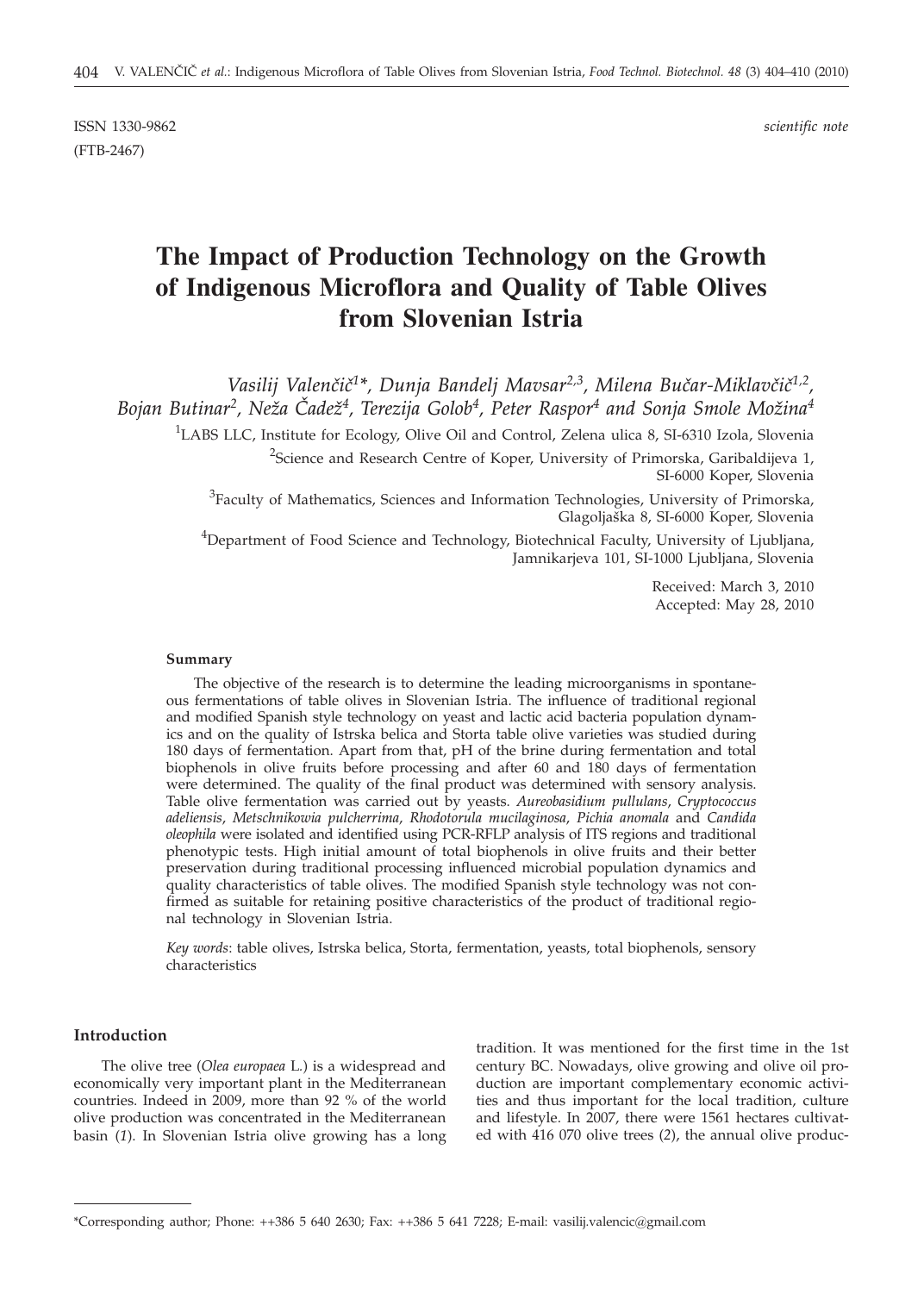tion was estimated at 2500 tonnes of fruits. The variety Istrska belica is the most widely spread in the region (approx. 63 % of the cultivated varieties), it can withstand low temperatures well. The autochthonous variety Storta is traditionally processed for table olives and characterized by a good texture and an ease of detachment of the flesh from the stone (*3*). However, in 2007, table olives represented less than 1 % of the annual Slovenian olive production.

Several table olive production technologies are known (*4*). Most frequently used are the Spanish style for green olives, the Californian style for ripe olives darkened by alkaline oxidation and the Greek style for naturally black olives. Many other traditional ways of processing differ according to the olive characteristics and fermentation conditions. However, scarce information is available about microorganisms in traditional fermentations. Microbial population of the olives before brine making is one of the factors that could affect the dynamics of the fermentation and the quality of the product (*5,6*). Lactic acid bacteria and yeasts are part of autochthonous microbiota of raw vegetables, adapted to their intrinsic characteristics. When lactic acid bacteria outgrow yeasts, lactic acid fermentation is favoured rendering a more acidic product with lower pH, which is greatly desirable in the fermentation of naturally black olives. The opposite happens when yeasts become the predominant group, resulting in a product with milder taste and fewer self-preservation characteristics. Yeast metabolites contribute to the formation of aroma compounds such as glycerol, higher alcohols, esters, volatile compounds, acetic, succinic and formic acid, ethanol, methanol and acetaldehyde, which affect the sensorial properties of table olives (*7–10*). Phenolic compounds, natural antioxidants and antimicrobials in vegetables and fruits, in the non-alkali treated green olive brine exhibit a pronounced bactericidal effect (*6,11*), alone and/or associated with NaCl (*12*).

The aim of this paper is to present microbial population dynamics during processing and quality characteristics of table olives produced by traditional regional technology compared to the modified Spanish style processing, which is also adapted by the producers of Slovenian Istria.

#### **Materials and Methods**

## *Plant material*

The olive varieties Istrska belica and Storta (*Olea europaea* L*.*) were harvested in two olive orchards in Slovenian Istria in October 2006 and 2007. Before processing, the olive fruits were size-graded. The sizes of Istrska belica and Storta ranged from 321 to 350 fruits/kg and from 351 to 380 fruits/kg, respectively.

#### *Processing of olive fruits*

The olives of both varieties were processed by traditional regional and modified Spanish style production technologies. During traditional regional technology, one kilogram of olive fruits was placed in a 3-litre glass vessel and covered with 1.5 L of tap water for 10 days, which was replaced every other day. The debittering in water was followed by fermentation in brine solutions. At the

beginning the fermentations were set in 3.5 % brine solution for 2 days, then in 4.2 % for 5 days and continued in 6.2 % brine solution until the end of processing. Modified Spanish style technology involved alkaline treatment. One kilogram of olive fruits was placed in a 3- -litre glass vessel and covered with 1.5 L of 2 % NaOH solution for 8 h. After lye treatment, the olives were washed 5 times with tap water for 24–36 h, using 1.5 L of water each time. Subsequently, the olives were covered with 6.2 % brine solution. All the phases (debittering in water or lye treatment, washing and fermentation) of the two processing technologies were monitored for 180 days. The fruits of Istrska belica were green, the fruits of Storta were turning colour. The olives fermented spontaneously without starter culture. Each cultivar was fermented in two parallel experiments in years 2006 and 2007.

#### *Microbiological analysis*

The fresh olive fruits were suspended in saline solution and decimal dilutions were obtained and spread on plates for quantification of yeasts and lactic acid bacteria. Then, the fermenting brine solutions were sampled after 3, 10, 20, 30, 60 and 180 days of fermentation, serially diluted and spread on culture media for population dynamics determination. From serial decimal dilutions with sterile physiological solution, yeasts were quantified by plate counting on oxytetracycline glucose yeast agar (OGY; Biolife, Milano, Italy) and lactic acid bacteria on De Man- -Rogosa-Sharpe agar (MRS; Merck, Darmstadt, Germany) after incubation at 28 °C for 7 days and at 30 °C for 3 days, respectively. Two determinations for each of the two parallel experiments were made and the averaged results are presented.

## *Yeast isolation and identification*

The yeast colonies were morphologically classified into groups on each countable plate, enumerated and the DNA of the purified representative colonies was isolated according to the method of Möller *et al.* (*13*). The ITS1, ITS2 and 5.8S rRNA gene regions were amplified with polymerase chain reaction (PCR) as described previously (*14*) and digested with *Hae*III, *Cfo*I, *Hin*fI (Roche Diagnostics, Mannheim, Germany), according to the manufacturer's instructions. The digests were separated on 2.5 % agarose gels. The molecular sizes of the ITS digests were determined by comparison with a DNA molecular marker using Quantity One v. 4.0.3 (*15*). The isolates sharing identical restriction patterns were classified into 6 groups and only representative colonies were characterized by traditional physiological testing in liquid media according to Yarrow (*16*). Phenotypic similarities were examined by the BioloMICS computer program (*17*) from the CBS database. Identified strains were deposited in the Collection of Industrial Microorganisms (ZIM, BF, Ljubljana, Slovenia).

#### *Extraction and quantification of biophenols*

The extraction was done with a modified method of Vinha *et al.* (*18*) with methanol, from 250 mg of freeze- -dried and powdered sample with the addition of 1 mL of internal standard solution (syringic acid 0.15 mg/mL). Total biophenol content was determined by HPLC anal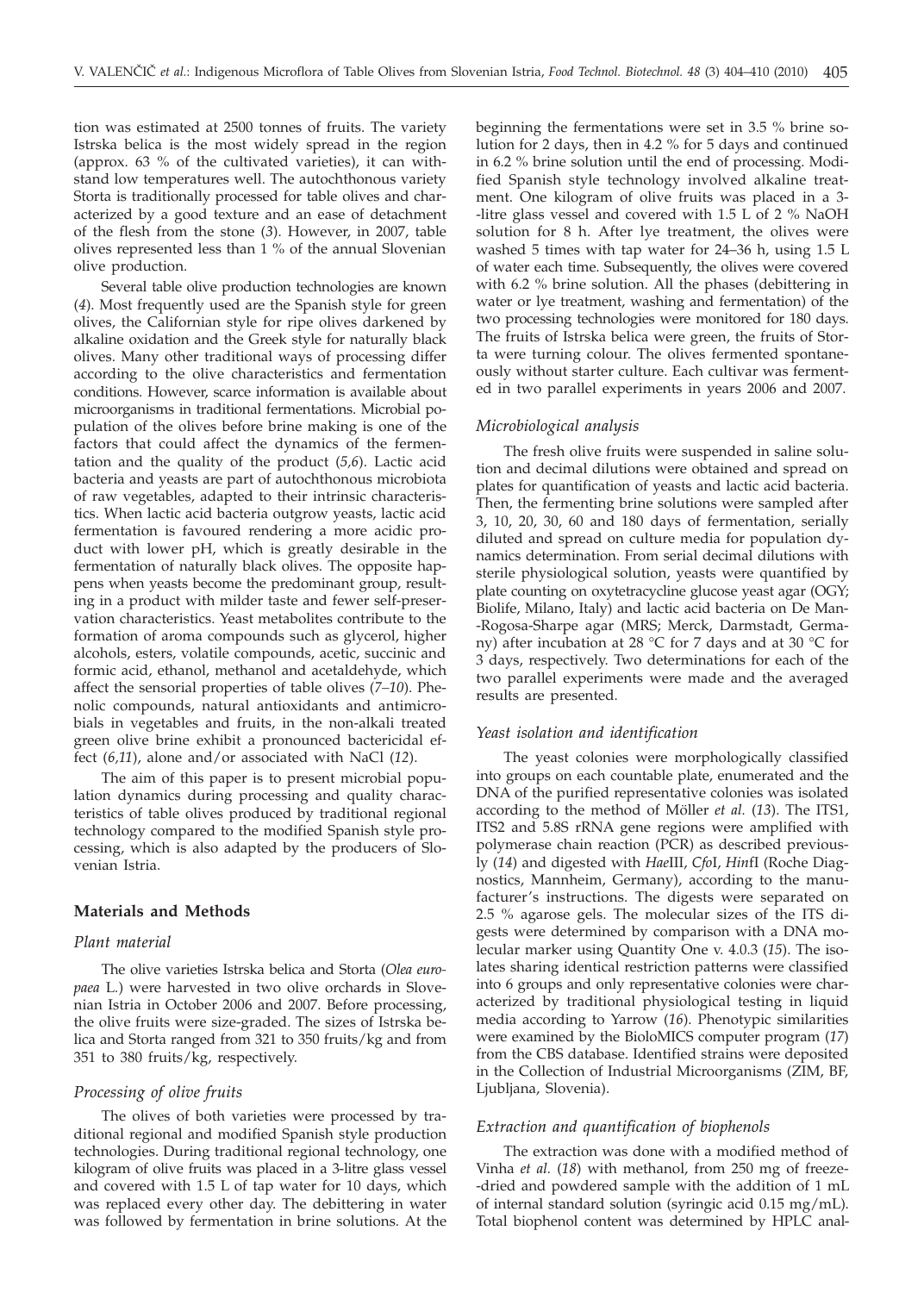ysis. A Hewlett-Packard 1050 Series HPLC system (Hewlett- -Packard, Palo Alto, CA, USA) equipped with quaternary pump and automatic liquid sampler, C18 reversed-phase column (Phenomenex Luna C18(2), 250×4.6 mm, 5 µm; Phenomenex, Inc, Torrance, CA, USA), with UV detection at 280 nm was used. The separation was based on the method of Cortesi *et al.* (*19*). The mobile phase used was a gradient consisting of 0.2 % aqueous  $H_3PO_4$  (by volume) (A) and methanol/acetonitrile 1:1 (by volume) (B). The initial gradient composition was 96 % A and 4 % B, which changed in 40 min to 50 % B, in the next 5 min to 60 % B and in the last 15 min to 100 % B. At 72 min from the start, the concentration of B was put at an initial value of 4 %. The column was then equilibrated for 10 min before the next injection. A volume of 10 µL of aliquot of methanolic extract was injected into the system. A calibration solution of tyrosol (0.030 mg/mL) and syringic acid (0.015 mg/mL) was prepared. All biophenol compounds were quantified using the response factor for tyrosol as reported in the original method. Biophenols were determined in two replicates for each of the two parallel fermentations.

#### *pH measurement*

The pH of the brine was measured with pH meter MA 5730 (Iskra, Kranj, Slovenia). The pH value of the brine solutions was determined after 3, 10, 20, 30, 60 and 180 days of fermentation.

#### *Sensory analysis of table olives*

The sensory attributes were determined by nine trained assessors according to the official method of the International Olive Council (*20*). The intensity of saltiness, bitterness, sourness, hardness and fibrousness, and the possible presence of defects as the flavour of anomalous fermentation, mustiness, rancidity, overheating and other negative attributes were determined and labelled on the specific profile sheet for table olive sensory assessment. The collected data were statistically analysed and the median for each attribute was determined.

#### *Statistical analysis*

Levene's test for equality of variances and *t*-test for equality of means were performed with SPSS Statistics v. 17.0 software (*21*).

#### **Results and Discussion**

## *The influence of processing on pH and biophenol content*

The results of pH, total biophenol content and yeast population dynamics in traditional regional and modified Spanish style fermentations are presented in Figs. 1 and 2.

The pH of the brine solutions was measured for monitoring the course of fermentations. Significantly lower  $(t$ -test,  $\alpha$ <0.05) pH values were determined in table olives produced with traditional technology. However, the results showed that the final pH values (Figs. 1 and 2) did not comply with the minimum requirements ( $pH \le 4.3$ ) of the Trade standard applying to table olives (*22*). Therefore, to assure the stability and safety of the product, table olives have to be acidified and/or pasteurized.



**Fig. 1.** Yeast population dynamics, pH values and total biophenol content during processing of Istrska belica (IB) olive fruits before debittering (0 days) and table olives, processed with traditional regional (TP) and modified Spanish style (SP) technology, crop years 2006 and 2007. The results are averaged from four replicates and are expressed as means±standard deviations (error bars)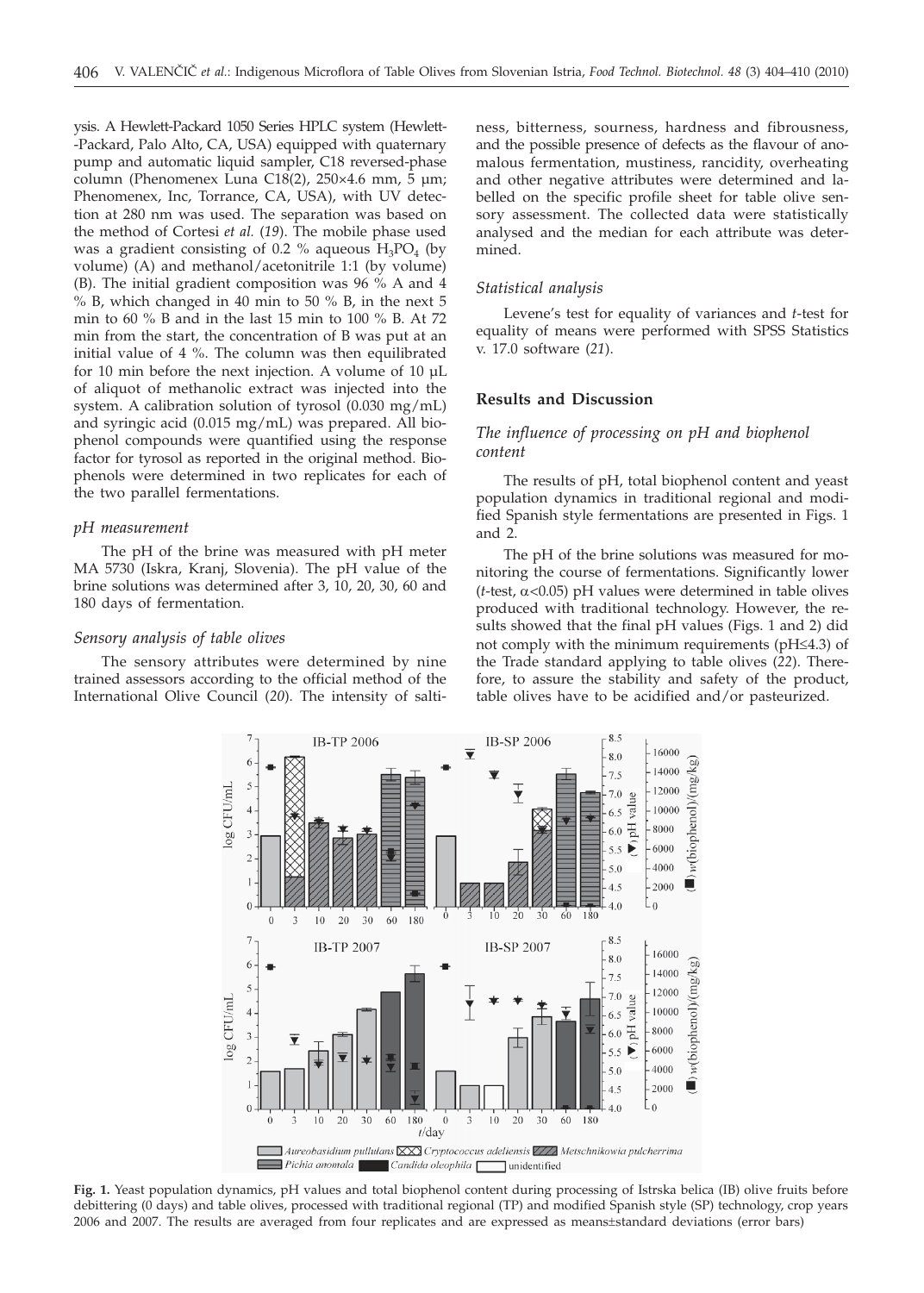Statistically significant differences ( $t$ -test,  $\alpha$ <0.05) in total biophenol content between both olive varieties and between the two processing technologies were determined. Total biophenol content of Istrska belica olives before processing was 39 % (2006) and 34 % (2007) higher than in the olive fruits of Storta. In addition, much higher total biophenols were determined in table olives produced by traditional regional technology (544– 5803 mg/kg) than in table olives produced by modified Spanish style technology (44–183 mg/kg). The total amount of biophenols was reduced during fermentation. After 60 days of traditional regional processing of Istrska belica and Storta table olives, 61.6 and 84.6 % reduction of total biophenols was determined, respectively. After 180 days of fermentation, the amount of biophenols was reduced for 79.9 and 90.5 % for Istrska belica and Storta, respectively. The reduction of 58 and 55 % in total biophenol content was also reported by Ben Othman *et al.* (*23*) after 67 days of spontaneously fermented green table olives (cv. Chétoui) and turning colour olives, respectively. The results of our research showed a drastic reduction of 99.1 and 98.7 % of total biophenols in table olives of Istrska belica and Storta, respectively, already after 60 days of fermentation using modified Spanish style technology (Figs. 1 and 2).

# *The influence of processing, biophenol content and crop year on microbial population*

Yeasts and lactic acid bacteria were monitored during the course of fermentations. When the traditional regional technology was used, the yeast populations increased in the early stage of fermentations (*e.g.* from 3 to 6.25 log CFU/mL in Istrska belica table olives, crop year

2006, after 3 days; Fig. 1). However, this was not the case when using Spanish style technology due to alkaline treatment of olive fruits before fermentation in brine. Initial reduction of yeast population, *e.g.* from 3 to 1 log CFU/mL in 2006, was followed by gradual increase after 3 to 10 days, but never reached the concentration of the traditional regional technology (Figs. 1 and 2). The statistical analysis of the data showed statistically significant differences ( $t$ -test,  $\alpha$ <0.05) in the quantity of yeasts between Istrska belica and Storta table olives regardless of the production technology. In the samples of Storta table olives, higher yeast counts and yeast species diversity were determined (Figs. 1 and 2). The observed differences can be related to the differences in total biophenol content of both olive varieties. This was higher in Istrska belica fruits and processed table olives than in Storta. Furthermore, the influence of crop year on the yeast count and species diversity was statistically evaluated. Significant differences ( $t$ -test,  $\alpha$ <0.05) were determined in all samples of the crop year 2006 compared to the samples of the crop year 2007. We assume that in 2007 the higher total biophenol content in the fruits reduced the growth of yeasts, especially in the Istrska belica variety. In spite of the different geographical environments, the yeast population growth in table olives from Slovenian Istria is comparable to the already published data about yeast concentrations. Arroyo López *et al.* (*24*) stated that the concentrations of yeast in black Hojiblanca table olives and in green Aloreña table olives of Spanish origin increased up to 4 and 6 log CFU/mL, respectively, after five days of fermentation. In general, the populations of yeasts increase from 4 to 7 log CFU/mL during table olive fermentations (*7*).



**Fig. 2.** Yeast population dynamics, pH values and total biophenol content during processing of Storta (S) olive fruits before debittering (0 days) and table olives, processed with traditional regional (TP) and modified Spanish style (SP) technology, crop years 2006 and 2007. The results are averaged from four replicates and are expressed as means±standard deviations (error bars)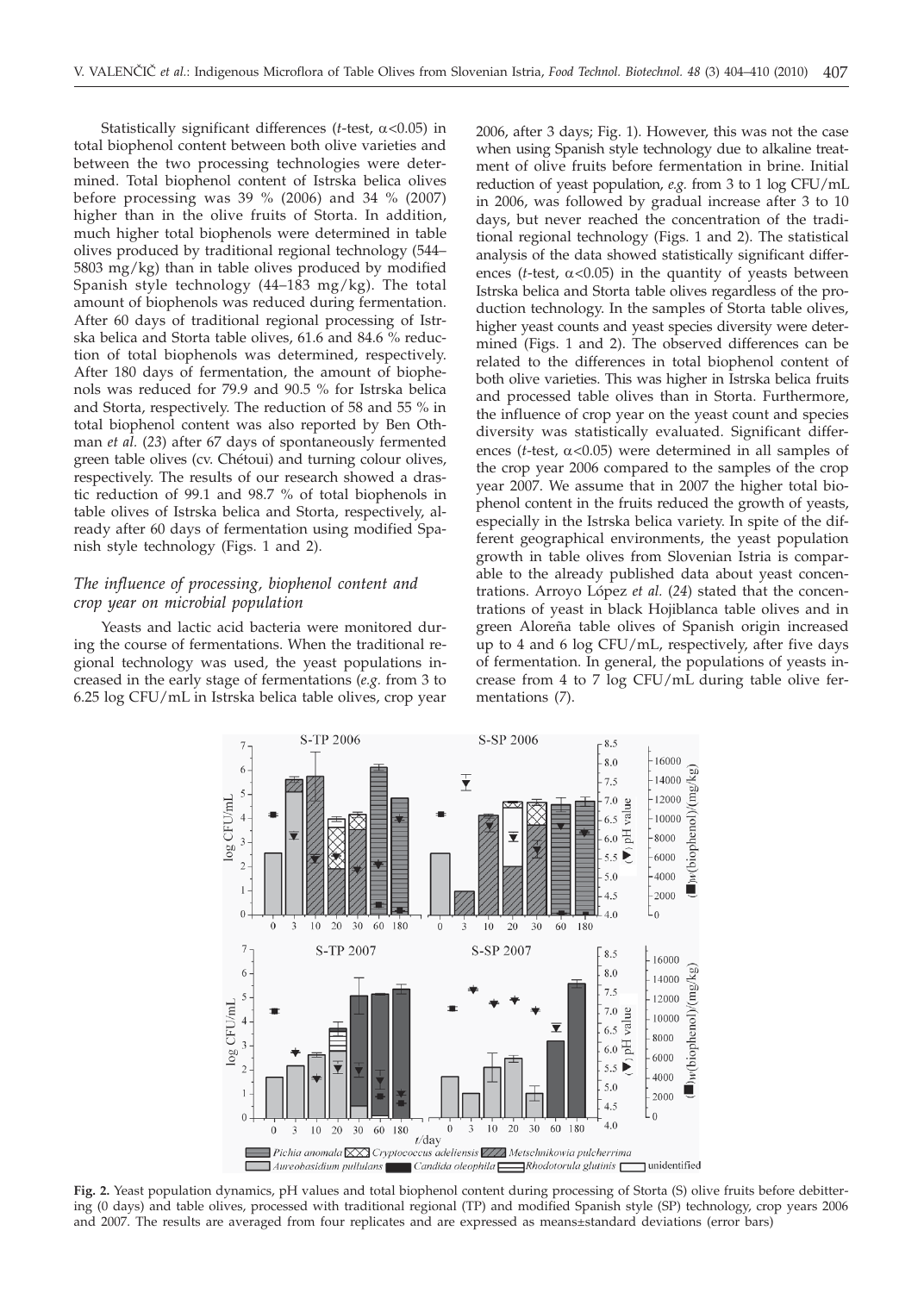Considering the results from the literature, we expected that besides yeasts, lactic acid bacteria would also evolve. The presence of lactic acid bacteria in the fermentations of table olives from Slovenian Istria could not be confirmed. The results from plates with MRS agar were negative. It was assumed that high biophenol content had a negative influence on lactic acid bacteria and, consequently, only yeasts were responsible for table olive fermentation. As it is reported in literature (*6*), products of biophenol degradation, formed during debittering processes, which have even stronger antimicrobial effect with respect to the original biophenol molecules in olive fruits, could as well contribute to the inhibition of lactic acid bacteria.

With this research, it was ascertained that yeasts are responsible for fermentation of Slovenian table olives with high biophenol content, which presumably inhibited the growth of lactic acid bacteria. The results of pH measurement and microbial growth showed that the use of starter culture can be recommended.

# *The influence of processing on yeast population dynamics*

On the basis of restriction patterns of amplified internal transcribed spacers and 5.8S rRNA gene (PCR- -RFLP of ITS), 48 yeast strains isolated in both crop years were grouped into six groups. The representatives of each group were identified by traditional yeast identification procedure and confirmed by *in silico* PCR-RFLP of ITS regions using the pDRAW v. 1.0 software (*25*) as suggested by Raspor *et al.* (*26*). The species of *Aureobasidium pullulans*, *Cryptococcus adeliensis*, *Metschnikowia pulcherrima*, *Rhodotorula mucilaginosa*, *Pichia anomala* and *Candida oleophila* represented the leading microflora of Slovenian table olive fermentations*.* Figs. 1 and 2 present yeast population dynamics during 180 days of fermentation of Istrska belica and Storta table olives, respectively. Because the species *Aureobasidium pullulans* was present in brine solution of all samples (1.5–3 log CFU/mL), it was assumed that it predominated on the surface of olive fruits, as it was reported for olives of Spanish (*7,27*) and Portuguese origin (*28*). In our samples of the crop year 2006, the species *Metschnikowia pulcherrima* was isolated after three days of fermentation of both olive varieties with both technologies used. It was confirmed that this species has the capacity to ferment D- -glucose and it probably took an active role in the fermentations. Besides *Metschnikowia,* a non-fermentable *Cryptococcus adeliensis,* often isolated from the surface of grapes (*14*), was also present during fermentations of olives in the year 2006. In the same period of fermentation (days 3–30) of the year 2007, only *Aureobasidium pullulans* species was isolated. Nisiotou *et al.* (*29*) reported that *Metschnikowia pulcherrima* prevailed in the initial days of fermentation (36–56 %), while *Aureobasidium pullulans* (3–10 %), *Rhodotorula mucilaginosa* (4–9 %) and other species were encountered at rather low relative proportions  $( \leq 3.5 \%)$ .

After 30 days of fermentation of Storta table olives in the year 2006, *Pichia anomala* prevailed in both fermentations, while in the samples of the crop year 2007, the predominant species after 30 days of fermentations

was *Candida oleophila* (Fig. 2). Using the fermentation tests with Durcham's tubes, it was confirmed that both prevailing species of late stages of fermentations were fermentative.

Similar yeast populations were also reported by Hurtado *et al.* (*30*), who isolated yeasts of genera *Cryptococcus* and *Candida* from table olives of Spanish origin, and also by Nisiotou *et al.* (*29*), who stated that the heterogeneity of population changed with the period of fermentation; they determined prevailing fermentative yeasts of *Pichia anomala*, *Pichia membranifaciens* and *Candida boidinii* between 7 and 35 days of fermentation. Besides *P. anomala* and *Candida boidinii*, Coton *et al.* (*31*) determined the presence of *Debaryomyces etchellsii* in black table olives of French origin. Nevertheless, the prevalent species during the production of green table olives of Portuguese and black olives of Spanish origin was *P. anomala* (*27*,*32*).

The importance of controlling microbial hazards during table olive productions was proven by Pereira *et al. (28*), who isolated fungal nosocomial pathogen *Candida krusei* from the brine of Portuguese table olives. They connected this fact with contamination during the production and packing of table olives, mainly due to the lack of hygiene. The authors stated that it is necessary to improve and optimize the table olive production, which are produced with traditional technology in Portugal, because of a good production practice and food safety.

As it can be seen in Figs. 1 and 2, it can be concluded that the crop year and the total biophenol content of the olives influenced the development of yeast species during the fermentation process more than the production technology of Slovenian table olives.

## *The influence of production technology on the quality of table olives*

To evaluate the influence of production technology on the quality of table olives from Slovenian Istria, sensory analysis was performed after 60 and 180 days of fermentation. The bitterness, hardness, sourness and fibrousness of both table olives were more intense when traditional regional technology was used. Sensory characteristics of Istrska belica table olives are shown in Fig. 3. Statistically significant differences ( $t$ -test,  $\alpha$ <0.05) in the perceived bitterness, sourness and saltiness were determined. It was also observed that the bitter and acid taste were more intense in both table olives produced in the year 2007, while saltiness, hardness and fibrousness were more intense in the samples of the year 2006 (data not shown). We found out that Storta table olives, regardless of the production technology, were more fibrous (data not shown) than Istrska belica table olives. The sensory characteristics of both table olives that were processed for 60 days were more intense compared to the table olives after 180 days of processing. The modified Spanish style technology with initial alkaline treatment was not suitable for retaining the characteristics of our local olive varieties. Istrska belica and Storta table olives after 180 days of processing using the modified Spanish style technology (Fig. 3b) were very mollified and the intensities of the sensory attributes were less expressed.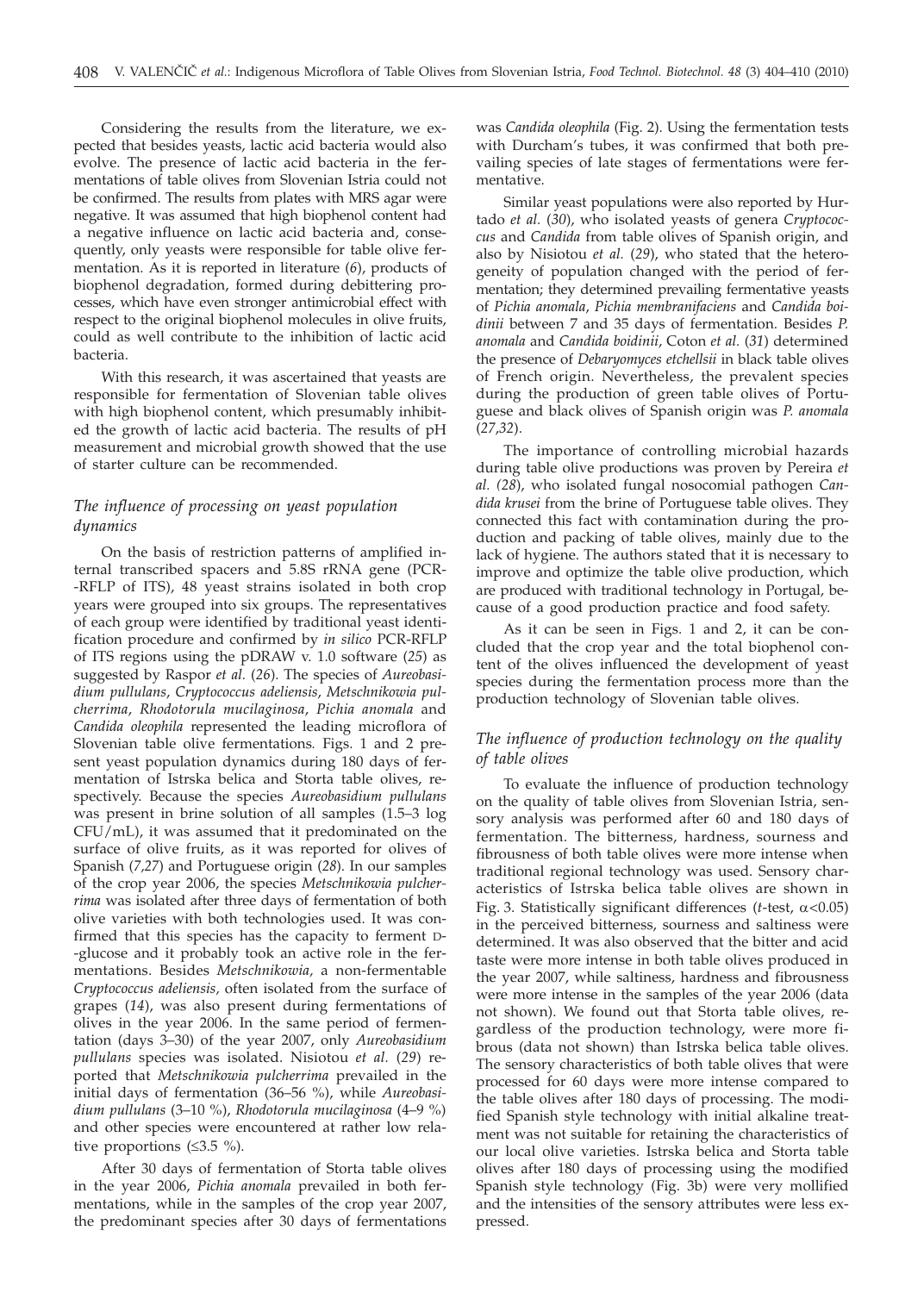

**Fig. 3.** Graphic representation of the sensory characteristics of Istrska belica (IB) table olives, produced by: a) traditional regional technology (TP), after 60 and 180 days of fermentation, crop year 2006, and b) modified Spanish style technology (SP), after 60 and 180 days of fermentation, crop year 2006. The results are the median intensities of the data obtained from nine assessors

#### **Conclusions**

According to the results of this research, yeasts play a dominat role in Slovenian table olive fermentation. Three fermentative and three non-fermentative yeast species were identified according to the restriction fragments of the ITS regions of rDNA and physiological tests. Traditional regional technology was found more suitable for retaining positive characteristics of the studied olive varieties. Using the traditional process, even after 180 days of fermentation, the olives preserved appropriate sensory characteristics. In order to overcome relatively high pH values of the final product, table olives have to be acidified and/or pasteurized. Table olives from Slovenian Istria, produced with traditional regional technology, are also a good source of biophenols as natural antioxidants. However, the high amount of total biophenols contributes to the bitter taste of the table olives, has a negative influence on lactic acid bacteria development and influences population dynamics of yeasts during fermentation.

#### **References**

- *1.* Olive Oil Production, International Olive Council (2009) (*http://www.internationaloliveoil.org/downloads/production1\_ang. PDF*).
- 2. D. Bandelj Mavsar, M. Bučar-Miklavčič, R. Mihelič, M. Podgornik, G. Raffin, N. Režek Donev, V. Valenčič: Olive Pro*cessing Waste Management*, Annales Publishing House, University of Primorska, Science and Research Centre Koper, Koper, Slovenia (2008) pp. 11–26 (in Slovenian).
- 3. V. Valenčič, M. Bučar-Miklavčič, T. Golob, Assessment of Slovenian table olives produced by traditional technology, *Acta Aliment. 38* (2009) 451–457.
- *4.* A. Garrido Fernández, M.J. Fernández Díaz, R.M. Adams: *Table Olives. Production and Processing,* Chapman & Hall, London, UK (1997).
- *5.* E.Z. Panagou, U. Schillinger, C.M.A.P. Franz, G.J.E. Nychas, Microbiological and biochemical profile of cv. Conservolea

naturally black olives during controlled fermentation with selected strains of lactic acid bacteria, *Food Microbiol*. *25* (2008) 348–358.

- *6.* H. Rodríguez, J.A. Curiel, J.M. Landete, B. de las Rivas, F. López de Filipe, C. Gómez-Cordovés, J.M. Mancheño, R. Muñoz, Food phenolics and lactic acid bacteria, *Int. J. Food Microbiol. 132* (2009) 79–90.
- *7.* F.N. Arroyo López, A. Querol, J. Bautista-Gallego, A. Garrido-Fernández, Role of yeasts in table olive production, *Int. J. Food Microbiol. 128* (2008) 189–196.
- *8.* A. Garrido, P. García, M. Brenes: Olive Fermentation. In: *Biotechnology: A Multi-Volume Comprehensive Treatise*, *Vol. 9*, H.J. Rem, G. Reed (Eds.), Weinheim, Germany (1995) pp. 593–627.
- *9.* A.H. Sánchez, A. de Castro, L. Rejano, A. Montaño, Comparative study on chemical changes in olive juice and brine during green olive fermentation, *J. Agric. Food Chem*. *48* (2000) 5975–5980.
- *10.* A. Montaño, A.H. Sánchez, F.J. Casado, A. de Castro, L. Rejano, Chemical profile of industrially fermented green olives of different varieties, *Food Chem. 82* (2003) 297–302.
- *11.* J.L. Ruíz-Barba, R.M. Rios-Sánchez, C. Fedriani-Iriso, J.M. Olias, J.L. Rios, R. Jiménez-Díaz, Bactericidal effect of phenolic compounds from green olives on *Lactobacillus plantarum*, *Syst. Appl. Microbiol. 13* (1990) 199–205.
- *12.* M.C. Durán, P. García, M. Brenes, A. Garrido, *Lactobacillus plantarum* survival during the first days of ripe olive brining, *Syst. Appl. Microbiol. 16* (1993) 153–158.
- *13.* E.M. Möller, G. Bahnweg, H. Sandermann, H.H. Geiger, A simple and efficient protocol for isolation of high molecular weight DNA from filamentous fungi, fruit bodies, and infected plant tissues, *Nucleic Acids Res. 20* (1992) 6115– 6116.
- 14. P. Raspor, S. Smole Možina, N. Čadež: Identification of Yeasts from Grape/Musts/Wine System. In: *Methods in Biotechnology*, *Vol. 14*, J.F.T. Spencer, A.L. Ragout de Spencer (Eds.), Humana Press Inc, Totowa, NJ, USA (2001) pp. 243–251.
- *15.* Quantity One v. 4.0.3, Bio-Rad, Hercules, CA, USA.
- *16.* D. Yarrow: Methods for the Isolation, Maintenance and Identification of Yeasts. In: *The Yeasts, A Taxonomic Study, Vol. 4*, C.P. Kurtzman, J.W. Fell (Eds.), Elsevier, Amsterdam, the Netherlands (1998) pp. 77–100.